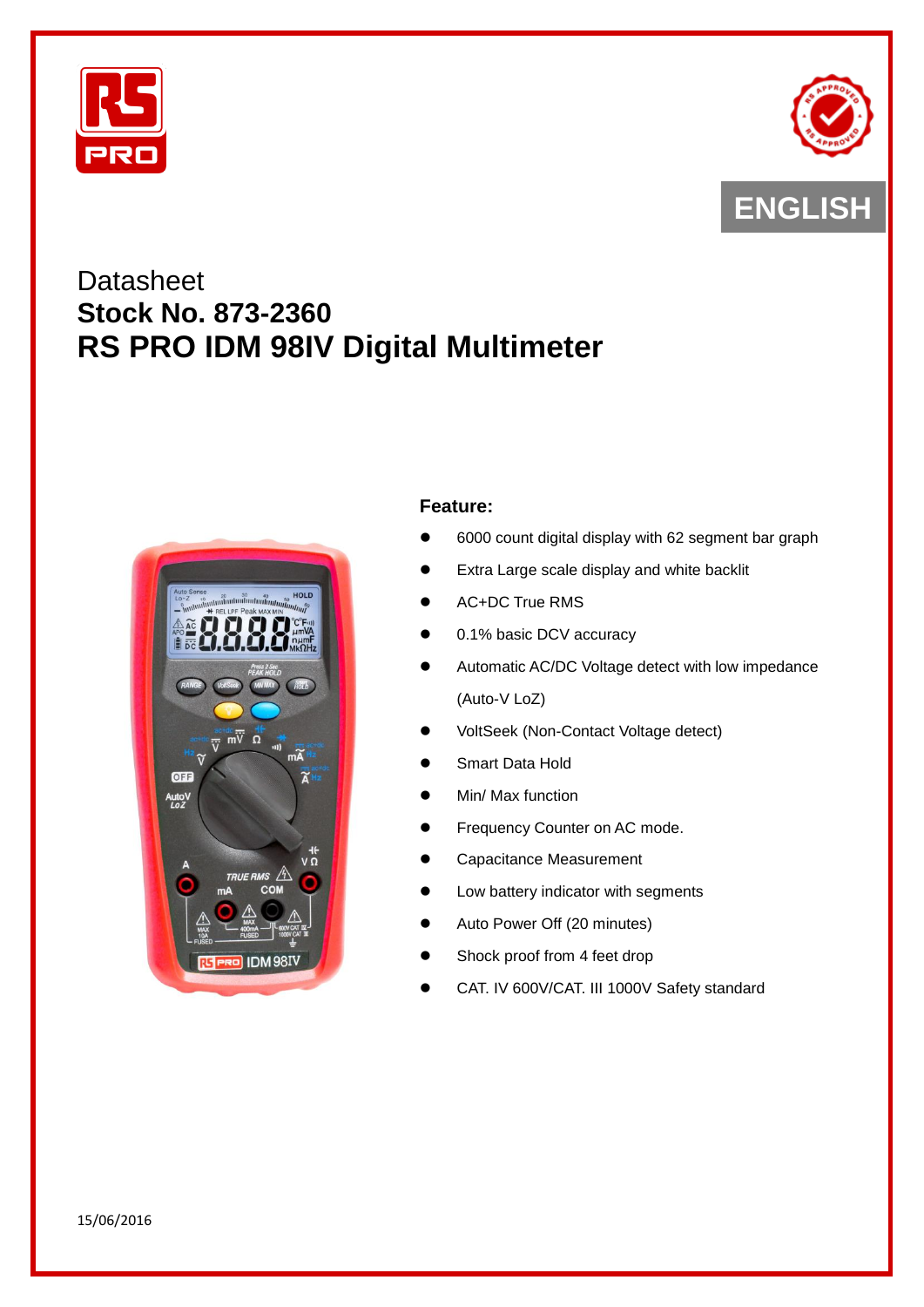# **Specifications:**

Accuracy is  $\pm$ (% reading + number of digits) at  $23^{\circ}$ C  $\pm$  5°C < 80%RH.

#### **AC Function**

ACV and ACA specifications are ac coupled, true R.M.S.

The crest factor may be up to 3.0 at 4000 counts.

#### **For non-sinusoidal waveforms, additional accuracy by Crest Factor (C.F.):**

Add 3.0% for C.F. 1.0 ~ 2.0.

Add 5.0% for C.F. 2.0 ~ 2.5.

Add 7.0% for C.F. 2.5 ~ 3.0.

# **Voltage:**

#### **DC Voltage:**

| <b>Accuracy</b>                  | <b>Resolution</b> | Range  |
|----------------------------------|-------------------|--------|
|                                  | 0.001V            | 6.000V |
| $\pm$ (0.09% reading + 2 digits) | 0.01V             | 60.00V |
|                                  | 0.1V              | 600.0V |
|                                  | 1 $V$             | 1000V  |

**Input Impedance:** 10MΩ

#### **Overload Protection:** AC/DC 1000V

# **AC Voltage:**

| Range   | <b>Resolution</b> | <b>Accuracy (Sine Wave)</b>      | <b>Frequency Response</b> |
|---------|-------------------|----------------------------------|---------------------------|
| 600.0mV | 0.1 <sub>m</sub>  | $\pm$ (1.5% reading + 10 digits) | $45 \sim 500$ Hz          |
| 6.000V  | 0.001V            |                                  |                           |
| 60.00V  | 0.01V             |                                  |                           |
| 600.0V  | 0.1V              | $\pm$ (1.0% reading + 5 digits)  | $45 \sim 1$ KHz           |
| 1000V   | 1V                |                                  |                           |

AC 600.0mV ranges are specified from 1% of range to 100% of range.

**Input Impedance:** 10MΩ // less than 100pF

**Overload Protection:** AC/DC 1000V

#### **AC+DC Voltage:**

| Range  | <b>Resolution</b> | <b>Accuracy</b>                 |
|--------|-------------------|---------------------------------|
| 6.000V | 0.001V            |                                 |
| 60.00V | 0.01V             |                                 |
| 600.0V | 0.1V              | $\pm$ (2.5% reading + 5 digits) |
| 1000V  |                   |                                 |

Additional specifications are same as voltage function.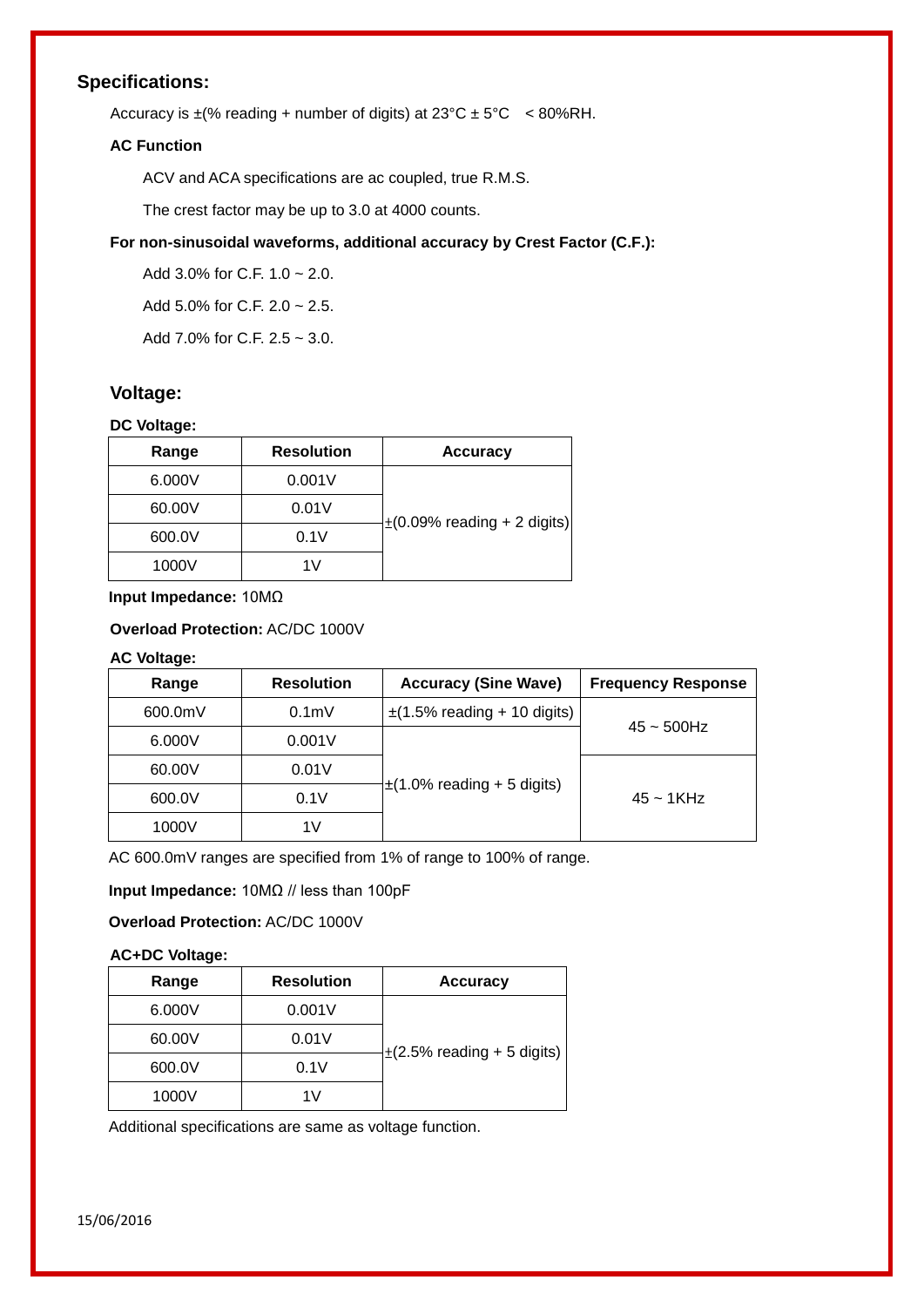#### **DC mV:**

| Range   | <b>Resolution</b> | <b>Accuracy</b>                 |
|---------|-------------------|---------------------------------|
| 60.00mV | 0.01 <sub>m</sub> | $\pm$ (0.1% reading + 5 digits) |
| 600.0mV | 0.1 <sub>m</sub>  | $\pm$ (0.1% reading + 2 digits) |

**Input Impedance:** 10MΩ

**Overload Protection:** AC/DC 1000V

#### **AC+DC mV:**

| Range   | <b>Resolution</b> | <b>Accuracy</b>                 |
|---------|-------------------|---------------------------------|
| 60.00mV | 0.01 <sub>m</sub> | $\pm$ (2.5% reading + 5 digits) |
| 600.0mV | 0.1 <sub>m</sub>  |                                 |

Additional specifications are same as mV function.

#### **Auto-V:**

| Range          | <b>Resolution</b> | <b>Accuracy</b>                 |
|----------------|-------------------|---------------------------------|
| 600.0V DC & AC | 0.1V              |                                 |
| 1000V DC & AC  | 1 V               | $\pm$ (1.0% reading + 3 digits) |

**Input Impedance:** Approx. 3kΩ

**AC Frequency Response:** 45 ~ 1KHz (Sine Wave)

**Overload Protection:** AC/DC 1000V

#### **Current:**

#### **DC Current:**

| Range  | <b>Resolution</b> | <b>Accuracy</b>                 |
|--------|-------------------|---------------------------------|
| 6.000A | 0.001A            | $\pm$ (1.0% reading + 3 digits) |
| 10.00A | 0.01A             |                                 |

#### **Maximum measurement Current:** 20A

#### **Maximum measurement time:**

>5A for max. 3 minutes with at least 20 minutes rest time.

>10A for max. 30 seconds with at least 10 minutes rest time.

# **Overload Protection:** DC 11A

#### **AC Current:**

| Range     | <b>Resolution</b> | <b>Accuracy (Sine Wave)</b>     |
|-----------|-------------------|---------------------------------|
| $6.000A*$ | 0.001A            | $\pm$ (1.5% reading + 3 digits) |
| 10.00A    | 0.01A             |                                 |

#### **Maximum measurement Current:** 20A

#### **Maximum measurement time:**

>5A for max. 3 minutes with at least 20 minutes rest time.

>10A for max. 30 seconds with at least 10 minutes rest time.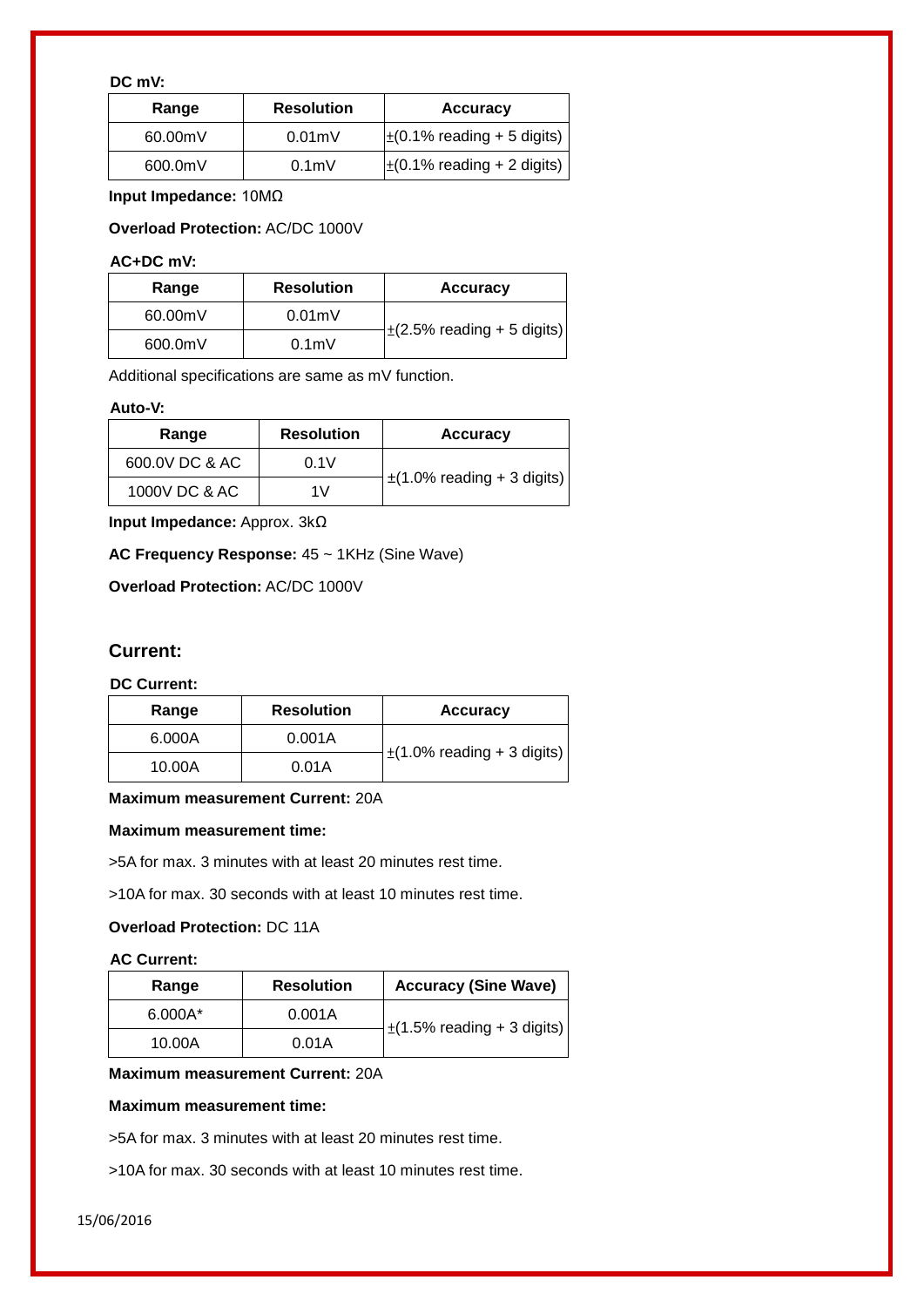# **AC Frequency Response:** 45 ~ 1KHz (Sine Wave)

**Overload Protection:** AC 11A

#### **AC+DC Current:**

| Range  | <b>Resolution</b> | <b>Accuracy</b>                 |
|--------|-------------------|---------------------------------|
| 6.000A | 0.001A            | $\pm$ (2.5% reading + 5 digits) |
| 10.00A | 0.01A             |                                 |

Additional specifications are same as current function.

#### **DC mA:**

| Range   | <b>Resolution</b>   | <b>Accuracy</b>                 |
|---------|---------------------|---------------------------------|
| 60.00mA | 0.01 <sub>m</sub> A |                                 |
| 600.0mA | 0.1 <sub>m</sub> A  | $\pm$ (1.0% reading + 3 digits) |

**Maximum measurement time:** 10 minutes at 600mA with at least 20 minutes rest time.

#### **Overload Protection:** DC 440mA

#### **AC mA:**

| Range   | <b>Resolution</b>  | <b>Accuracy (Sine Wave)</b>     |
|---------|--------------------|---------------------------------|
| 60.00mA | 0.01mA             |                                 |
| 600.0mA | 0.1 <sub>m</sub> A | $\pm$ (1.5% reading + 3 digits) |

**Maximum measurement time:** 10 minutes at 600mA with at least 20 minutes rest time.

**AC Frequency Response:** 45 ~ 1KHz (Sine Wave)

**Overload Protection:** AC 440mA

#### **AC+DC mA:**

| Range   | <b>Resolution</b>   | <b>Accuracy</b>                 |
|---------|---------------------|---------------------------------|
| 60.00mA | 0.01 <sub>m</sub> A |                                 |
| 600.0mA | 0.1 <sub>m</sub> A  | $\pm$ (2.5% reading + 5 digits) |

Additional specifications are same as mA current function.

# **Resistance:**

| Range           | <b>Resolution</b> | <b>Accuracy</b>                 |
|-----------------|-------------------|---------------------------------|
| $600.0\Omega$   | $0.1\Omega$       | $\pm$ (0.8% reading + 5 digits) |
| $6.000k\Omega$  | $0.001k\Omega$    |                                 |
| $60.00k\Omega$  | $0.01k\Omega$     |                                 |
| $600.0 k\Omega$ | $0.1k\Omega$      | $\pm$ (0.8% reading + 2 digits) |
| $6.000M\Omega$  | $0.001M\Omega$    |                                 |
| 40.00MΩ *       | $0.01M\Omega$     | $\pm$ (1.5% reading + 5 digits) |

**\***There is a little rolling less then ±50 digits when measuring > 10.00MΩ

**Overload Protection:** AC/DC 1000V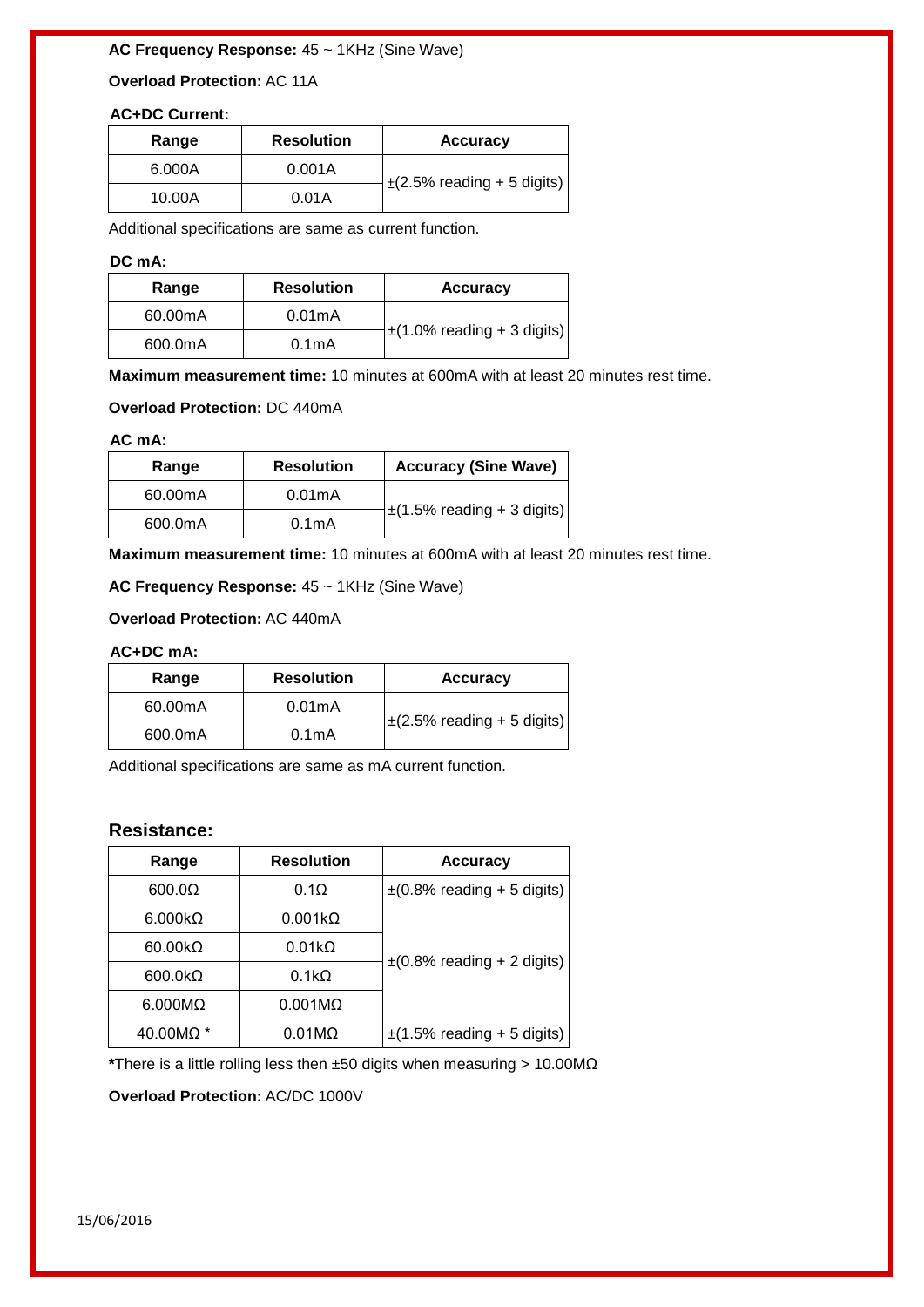# **Continuity Check:**

| Range         | <b>Resolution</b> | <b>Accuracy</b>                 |
|---------------|-------------------|---------------------------------|
| $600.0\Omega$ | $0.1\Omega$       | $\pm$ (0.8% reading + 5 digits) |

**Continuity:** Built-in buzzer sounds when the measured resistance is less than 20Ω and stops when

measured resistance is more than 200Ω. Between 20Ω to 200Ω the buzzer may or may not sound.

**Continuity Indicator:** 2KHz Tone Buzzer

**Response Time of Buzzer:** < 500μsec.

**Overload Protection:** AC/DC 1000V

## **Diode Test:**

| Range  | <b>Resolution</b> | <b>Accuracy</b>                 |
|--------|-------------------|---------------------------------|
| 1.500V | 1mV               | $\pm$ (1.5% reading + 2 digits) |

**Open Circuit Voltage:** Approx. 1.8V

**Overload Protection:** AC/DC 1000V

#### **Capacitance:**

| Range         | <b>Resolution</b>  | <b>Accuracy</b>                 |
|---------------|--------------------|---------------------------------|
| $1.000\mu F$  | $0.001\mu F$       | $\pm$ (1.2% reading + 5 digits) |
| $10.00\mu F$  | $0.01\mu F$        |                                 |
| $100.0 \mu F$ | 0.1 <sub>µ</sub> F |                                 |
| 1.000mF       | $0.001$ mF         | $\pm$ (1.2% reading + 2 digits) |
| 10.00mF       | 0.01 <sub>mF</sub> |                                 |

**Overload Protection:** AC/DC 1000V

# **Frequency Counter:**

| Range     | <b>Resolution</b> | <b>Accuracy</b>                 |
|-----------|-------------------|---------------------------------|
| 100.00Hz  | $0.01$ Hz         |                                 |
| 1000.0Hz  | $0.1$ Hz          | $\pm$ (0.1% reading + 2 digits) |
| 10.000KHz | 0.001KHz          |                                 |
| 100.00KHz | $0.01$ KHz        |                                 |

**Minimum Sensitivity: > 6V (for ACV 1Hz ~ 10KHz)** 

> 12V (for ACV 10KHz ~ 50KHz)

unspecified (for 50KHz ~100KHz)

> 6.mA (for ACmA)

> 0.6A (for ACA)

**Maximum Frequency:** 1Hz

**Overload Protection:** AC/DC 1000V or 11A